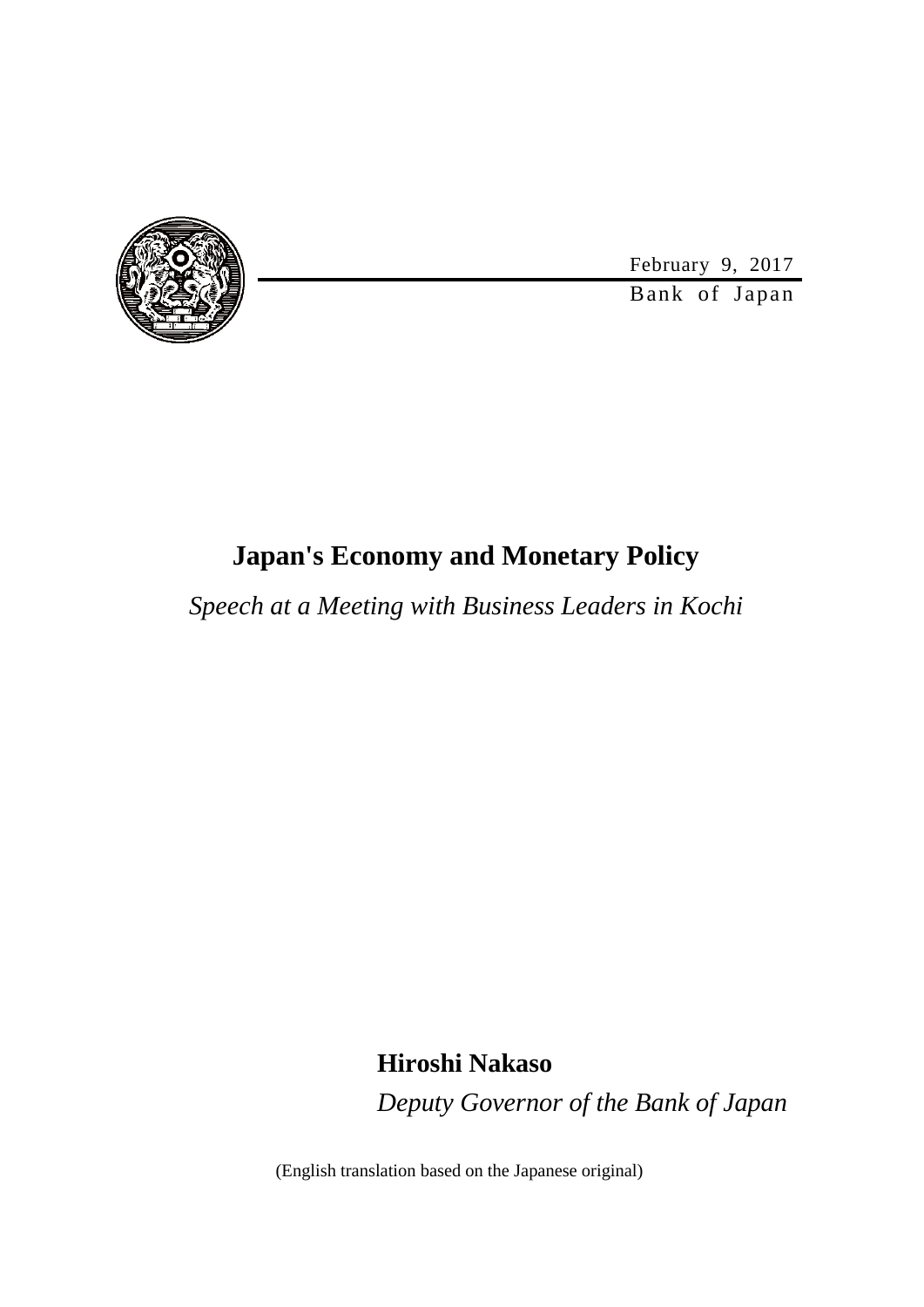### **Introduction**

It is my pleasure to have the opportunity today to exchange views with administrative, financial, and business leaders in Kochi Prefecture. I would like to take this opportunity to express my sincerest gratitude for your cooperation with the activities of the Bank of Japan's Kochi Branch. Today, I would like to have your views on the actual situation of the local economy, as well as your candid opinions about the Bank's policies and activities. Let me now start by talking about the Bank's outlook for Japan's economic activity and prices as well as its thinking behind the conduct of monetary policy, while outlining the *Outlook for Economic Activity and Prices* (Outlook Report) released at the end of January 2017.

#### **I. Recent Developments in and Outlook for Economic Activity at Home and Abroad**

Japan's economy has continued its moderate recovery trend. As for the outlook, it is likely to continue growing at a pace above its potential on the back of highly accommodative financial conditions and the effects of the government's large-scale stimulus measures, with the growth rates in overseas economies increasing moderately. Specifically, the medians of the Policy Board members' forecasts of the real GDP growth rates presented in the January 2017 Outlook Report were 1.4 percent for fiscal 2016, 1.5 percent for fiscal 2017, and 1.1 percent for fiscal 2018, above Japan's potential growth rate, which is estimated to be around 0.5 percent (Chart 1). Compared to the previous forecasts released at the beginning of November 2016, the projected growth rates are somewhat higher, reflecting improvement in overseas economies and the yen's depreciation in addition to the effects of the comprehensive revision to GDP statistics. In what follows, I will explain the background to these projections.

### *Overseas Economies*

First, I will touch on developments in overseas economies. As you all know, in financial markets, a pessimistic view had prevailed regarding the outlook until around autumn 2016. With the benefit of hindsight, however, the momentum for global economic growth seems to have strengthened since mid-2016. In particular, improvement in manufacturing and trade has been notable. An uptrend has become evident recently in indicators related to business sentiment of the manufacturing sector globally, mainly on the back of an increase in IT-related demand led by that for smartphones and of the progress observed in emerging economies in inventory adjustments of materials (Chart 2). In Asian emerging economies,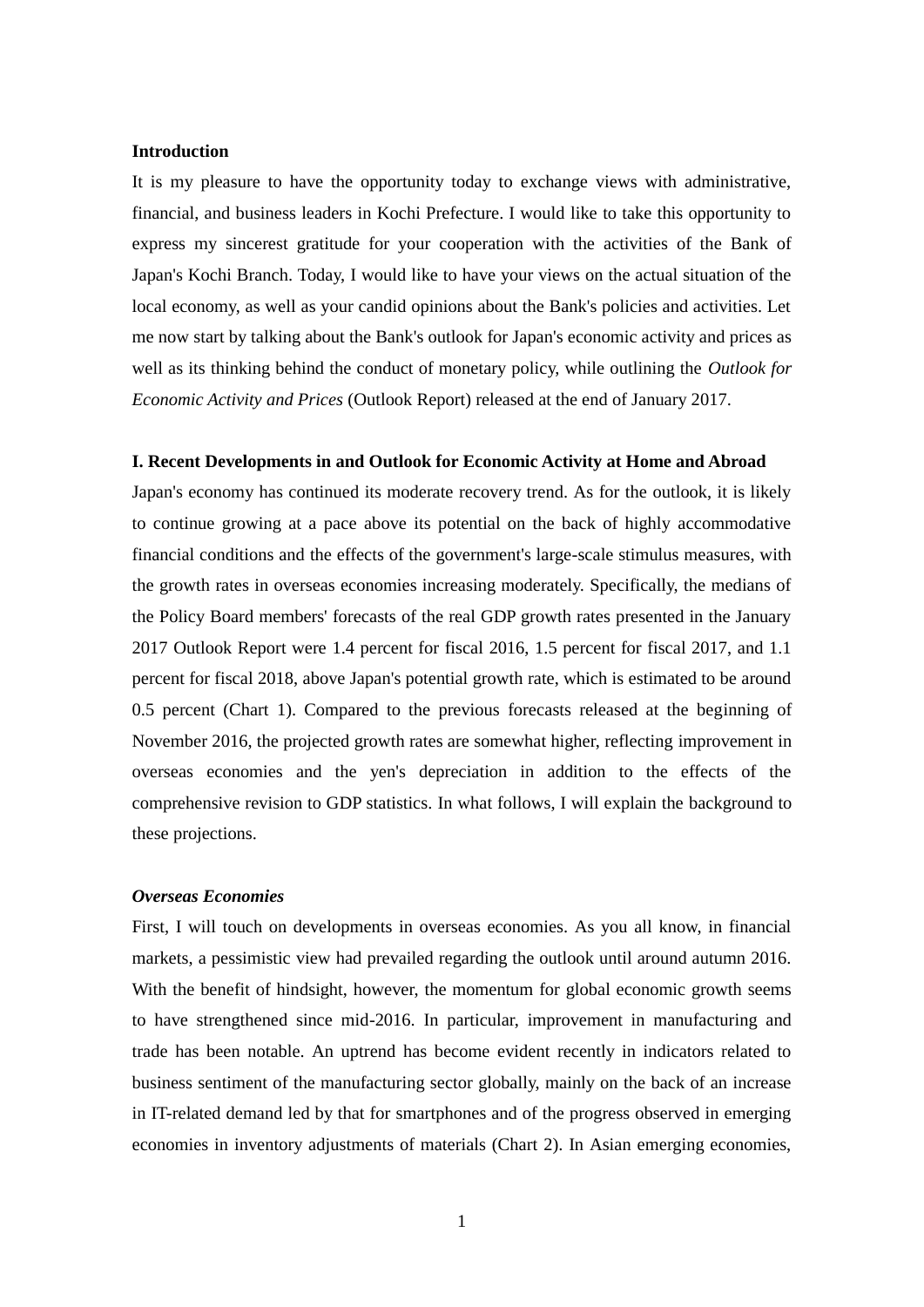domestic demand has been resilient, reflecting the effects of the economic stimulus measures implemented to date, and IT-related and material-related exports have picked up. The Chinese economy has continued to see stable growth on the whole, supported by policy effects resulting from such factors as a rise in public investment and a sales tax cut on small cars. Meanwhile, a recovery in advanced economies, which had been led by the household sector, has spread to the corporate sector recently. Reflecting such recovery in global demand, commodity prices, including crude oil prices, bottomed out in the first half of 2016 and have started to rise.

Since the U.S. presidential election in November 2016, stock prices and long-term interest rates have risen globally. This is certainly attributable to the expectations for the new administration's stimulative economic policy, but improvement in fundamentals also appears to underlie this development.

In terms of the outlook, advanced economies are expected to continue growing steadily, and a recovery in emerging economies is likely to take hold gradually on the back of the steady growth in advanced economies and the effects of economic stimulus measures taken by emerging economies. Looking at the weighted averages of projected real GDP growth rates of individual economies and regions released by the International Monetary Fund (IMF) in January 2017, by value of exports from Japan, the growth rates of overseas economies are projected to increase through 2018; compared to the time when the October 2016 Outlook Report was published, the weighted average has been revised upward marginally (Chart 3).

### *Corporate Sector*

Reflecting such improvement in overseas economies, a pick-up in Japan's exports and production has become evident (Chart 4). Exports and production have started to increase since around last summer, but this had been supported by temporary factors such as an acceleration of automobile production to more than offset the impact of the Kumamoto Earthquake; however, they have maintained their uptrend thereafter and there is a steady rise in the number of items for which volume increased. The recovery in exports and production has been even more persistent, reflecting the progress in inventory adjustments, mainly in capital goods and producer goods, in addition to a moderate increase in demand at home and abroad. As for the outlook, exports and production are projected to moderately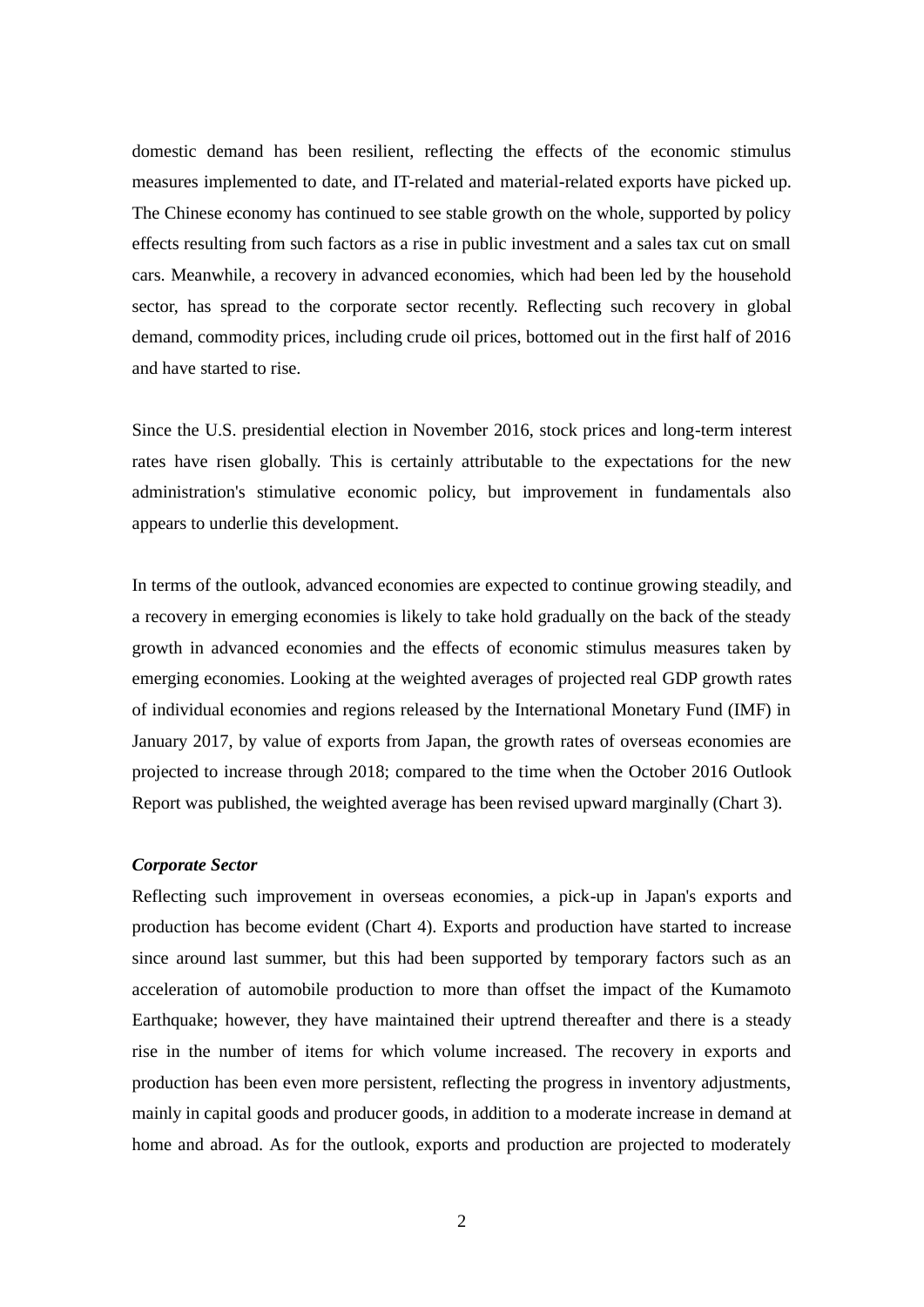increase, with the growth rates in overseas economies increasing moderately.

In this situation, corporate profits have been at around the historical high levels and are projected to follow a steady increasing trend on the back of an increase in demand at home and abroad and the yen's depreciation. Against the background of such favorable corporate profits, business fixed investment is expected to rise steadily, backed by an increase in growth expectations and a rise in demand related to the 2020 Tokyo Olympics as well as accommodative financial conditions. According to the December 2016 *Tankan* (Short-Term Economic Survey of Enterprises in Japan), corporate profits have continued to be at high levels and firmness has continued to be seen in business fixed investment plans as a whole.

### *Household Sector*

Meanwhile, despite the steady improvement in the employment and income situation, private consumption had been somewhat weak since the beginning of 2016, but it has been on an improving trend recently. As I mentioned earlier, in the first half of last year, consumer sentiment became cautious, reflecting the slowdown in the global economy - mainly the emerging economies -- and a subsequent decline in stock prices, as well as irregular weather. However, it has improved recently, partly reflecting a rise in stock prices, and private consumption has started to overcome the weakness observed before (Chart 5). In addition to services such as dining-out, which had remained relatively firm, an improving trend has become clear in sales of durable goods -- such as automobiles and household electrical appliances -- and sales at supermarkets and convenience stores. The Consumption Activity Index (CAI), which the Bank calculates by combining various sales and supply-side statistics, has picked up since last summer.

Going forward, private consumption is expected to increase moderately. What underpins this is the steady improvement in the employment and income situation. With regard to supply-demand conditions in the labor market, the active job openings-to-applicants ratio and the diffusion index (DI) for employment conditions in the December *Tankan* have improved to almost the same levels seen around 1991-1992 (Chart 6). The unemployment rate has declined to around 3 percent recently, which is virtually full employment. Under these circumstances, wages have risen moderately, albeit with some fluctuations. In particular, the year-on-year rate of change in hourly cash earnings of part-time employees,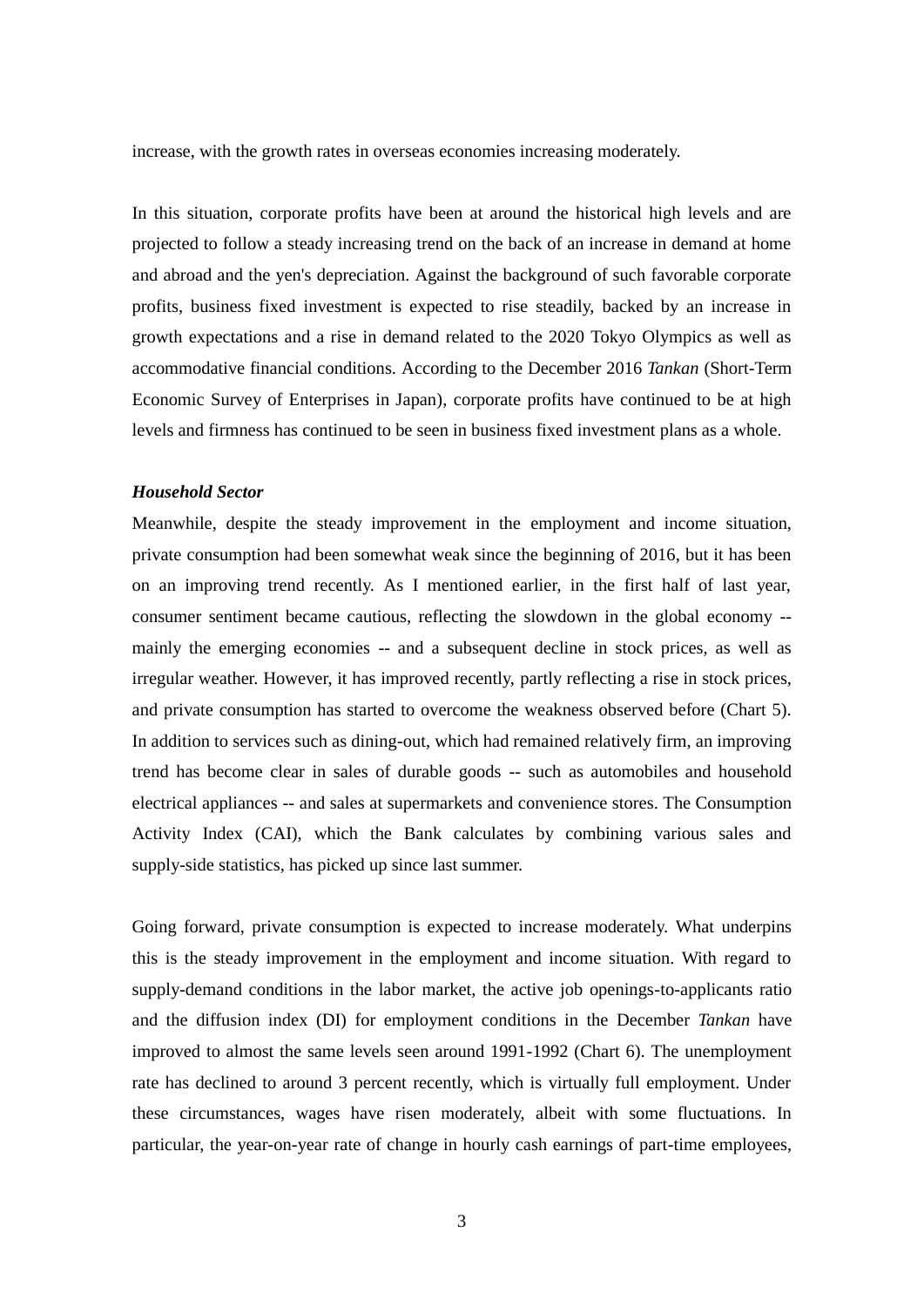which are responsive to labor market conditions, has seen a relatively high increase, being in the range of around 1.5-2.0 percent. It is expected that more and more firms will raise wages, partly through a base pay rise.

#### *Upside and Downside Risks*

I have explained so far the baseline scenario of Japan's economic outlook through fiscal 2018. However, it should be noted that the outlook entails risks, and uncertainty regarding developments in overseas economies warrants particular attention.

Specifically, first of all, developments in the U.S. economy and the impact of its monetary policy on global financial markets should be noted. The details for economic policy of the new U.S. administration are still uncertain, but it is expected that proactive fiscal measures such as a tax cut and infrastructure investment will lead to rises in the economic growth rate and the inflation rate. In this situation, the short- and long-term interest rates in the United States are expected to rise, and how this affects global financial markets -- including those of the emerging economies -- warrants attention. Other risks to which we need to pay attention include (1) developments in emerging and commodity-exporting economies, particularly China, (2) the consequences stemming from the United Kingdom's vote to leave the European Union (EU) and their effects, and (3) prospects regarding the European debt problem, including the financial sector.

These risks, if manifested, are likely to have a negative impact on economic activity. However, they could have a positive impact as well. If market participants and economic entities factor the risks in to a certain extent, the confidence in the economic outlook going forward would be enhanced, leading to an upswing in economic activity, when (1) the view prevails that the actual impact may not be as significant as envisioned beforehand or (2) the probability of manifestation of these risks lessens. What happened after the referendum on Brexit is a case in point. Therefore, we should monitor developments in overseas economies with both upside and downside risks in mind.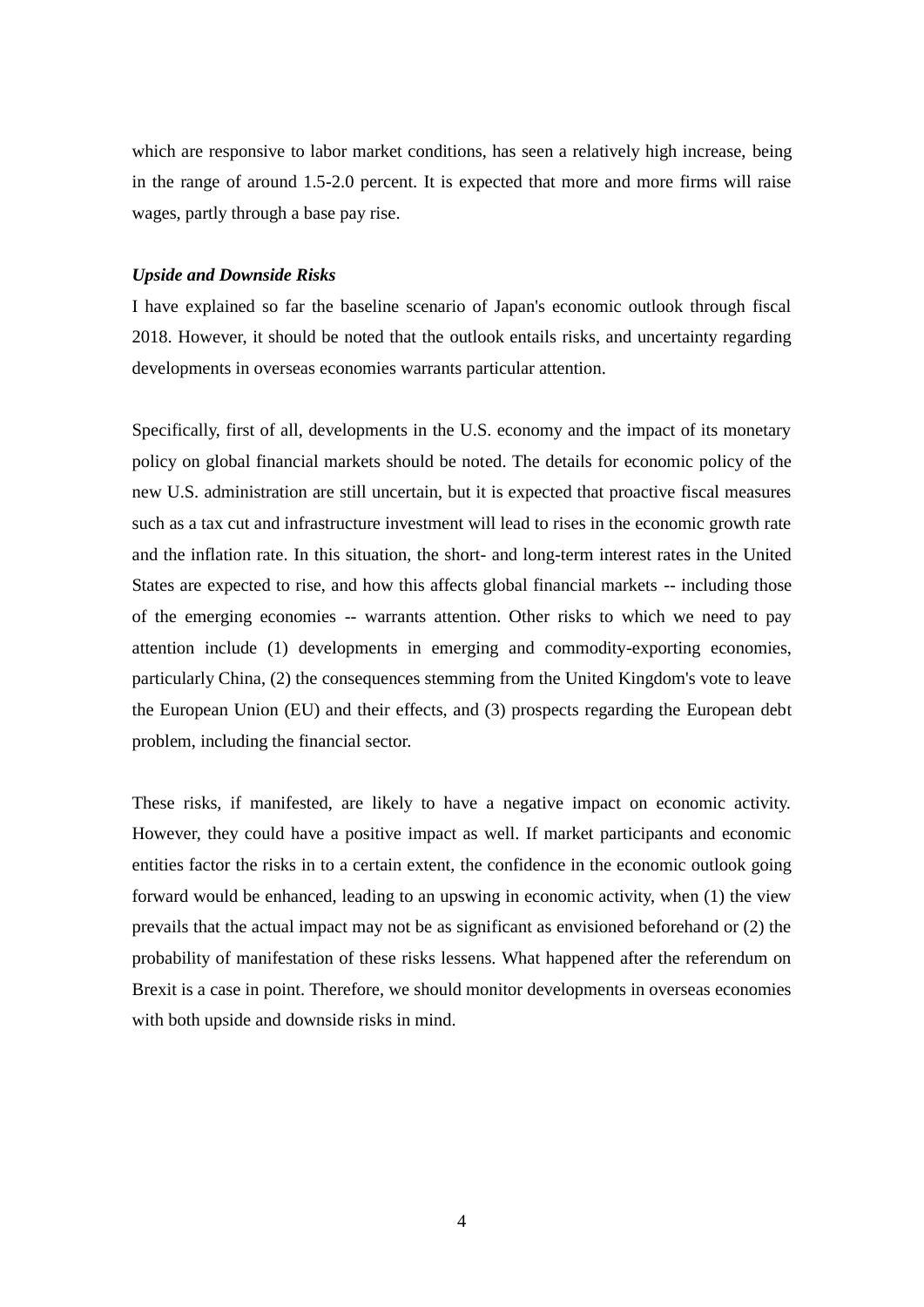### **II. Price Developments and their Outlook**

#### *Price Developments*

Next, I will talk about the price developments in Japan. Almost four years have passed since the Bank introduced quantitative and qualitative monetary easing (QQE) in April 2013. During this period, Japan's price developments have improved considerably (Chart 7). Since autumn 2014, crude oil prices have declined significantly, pushing down consumer prices. However, looking at the year-on-year rate of change in the consumer price index (CPI) for all items less fresh food and energy, which had been in negative territory for a prolonged period before the introduction of QQE, it became positive in autumn 2013 and has remained in positive territory for over three years. Japan's economy is no longer in deflation, which is generally defined as a sustained decline in prices.

Nevertheless, it is true that there is still a long way to go to achieve the Bank's price stability target of 2 percent. The year-on-year rate of increase in the CPI for all items less fresh food and energy has remained on a decelerating trend since the beginning of 2016; thereafter, the rate of change has been fluctuating. This is attributable to a slowdown in firms' price hikes reflecting sluggish private consumption, and to price declines such as in durable goods, due mainly to the yen's appreciation last year. From a longer-term perspective, people's inflation expectations also have declined, following the course of the observed inflation rate, which has continued to show somewhat weak developments with the decline in crude oil prices that has lasted for about two and a half years.

### *Outlook for Prices*

While recent price developments have been somewhat sluggish, the Bank judges that the momentum toward achieving the price stability target of 2 percent is maintained. Specifically, the year-on-year rate of change in the CPI for all items less fresh food is likely to increase from about 0 percent and become slightly positive, reflecting a bottoming out of crude oil prices, and thereafter is expected to increase toward 2 percent. The timing of the year-on-year rate of change in the CPI reaching around 2 percent will likely be at the end of the projection period of the Outlook Report -- that is, around fiscal 2018. This outlook for prices is unchanged from that presented in the October 2016 Outlook Report.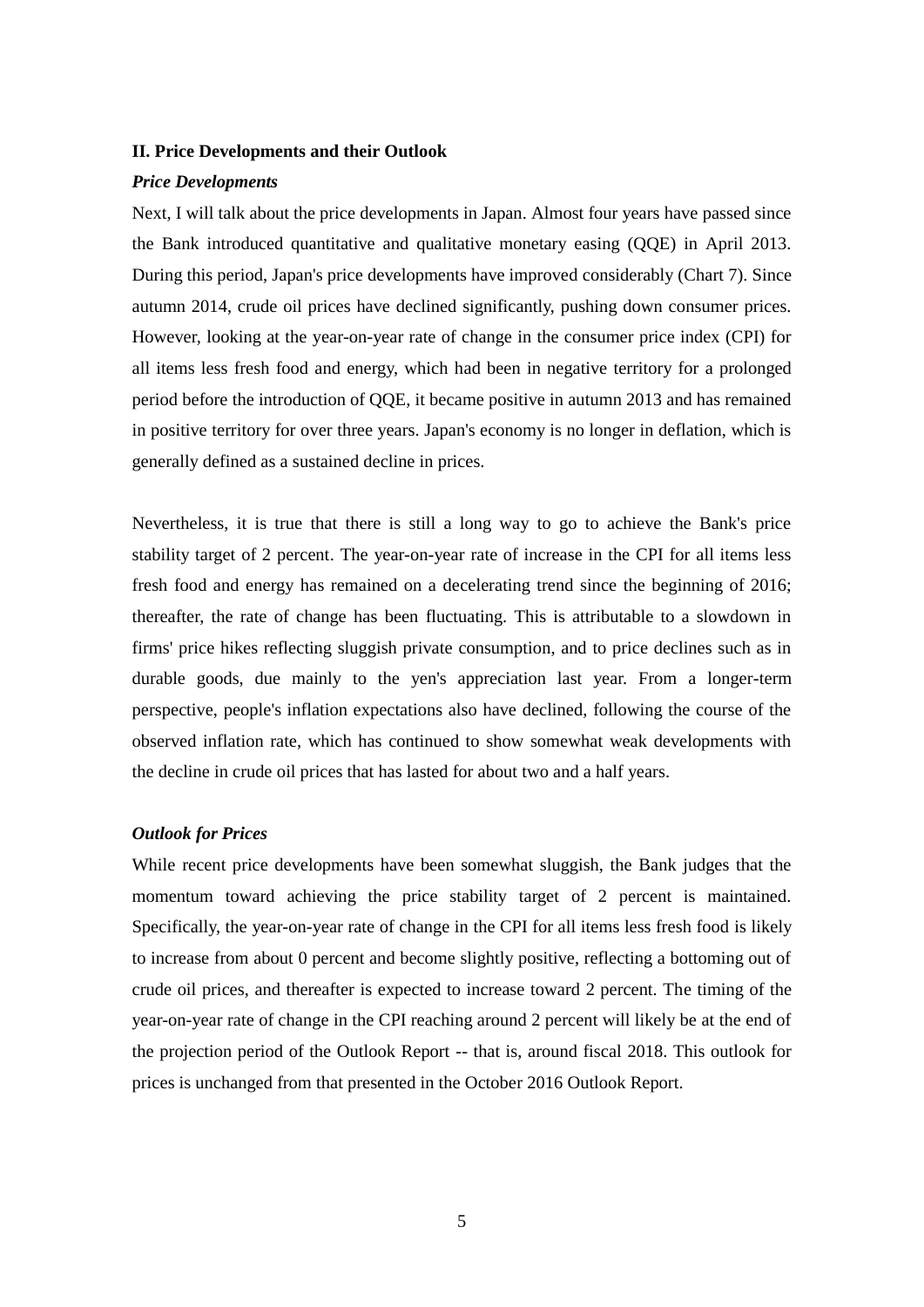Going forward, the inflation rate is expected to rise through the following mechanism. First, the output gap has improved steadily, as evidenced by the tightening of labor market conditions, and this will lead to a rise in the inflation rate through wage increases and other channels. Second, a pick-up in commodity prices, including crude oil prices, and the yen's depreciation are expected to push up consumer prices. Third, along with these developments, people's medium- to long-term inflation expectations are likely to rise.

The tightening of labor market conditions brings about upward pressure on wages. The Bank aims to achieve a situation where the inflation rate increases moderately, accompanied by rises in corporate profits and wages. The past data show that the rates of increase in wages and prices move almost in parallel. From this perspective, we are very interested in how the labor-management wage negotiations in the coming months will play out, as was the case last year. The conditions for wage increases have been met largely as the labor market conditions have tightened with corporate profits at high levels. The Bank strongly expects that both labor and management will negotiate by making the most of the favorable conditions, leading to a virtuous cycle of the economy.

The effects of declines such as that in crude oil prices -- which had been exerting downward pressure on consumer prices -- will dissipate through the end of fiscal 2016 and push up consumer prices thereafter. Specifically, the negative contribution of energy items to consumer prices has lessened gradually and is expected to reach around 0 percentage point in early 2017. The contribution is estimated to be slightly positive in fiscal 2017 on the assumption that crude oil prices will increase at a fairly moderate pace in line with what the futures prices imply.

As I mentioned earlier, inflation expectations in Japan tend to be largely affected by the observed inflation rate. This mechanism is called the adaptive formation mechanism of inflation expectations. The decline in crude oil prices since autumn 2014 had exerted downward pressure on inflation expectations through the adaptive formation mechanism. Looking ahead, however, this effect is likely to be neutral to inflation expectations or slightly push them up. The direct impact on consumer prices of a rise in crude oil prices and the yen's depreciation are observed only temporarily and will dissipate after a while. Nonetheless, if these developments lead to a rise in medium- to long-term inflation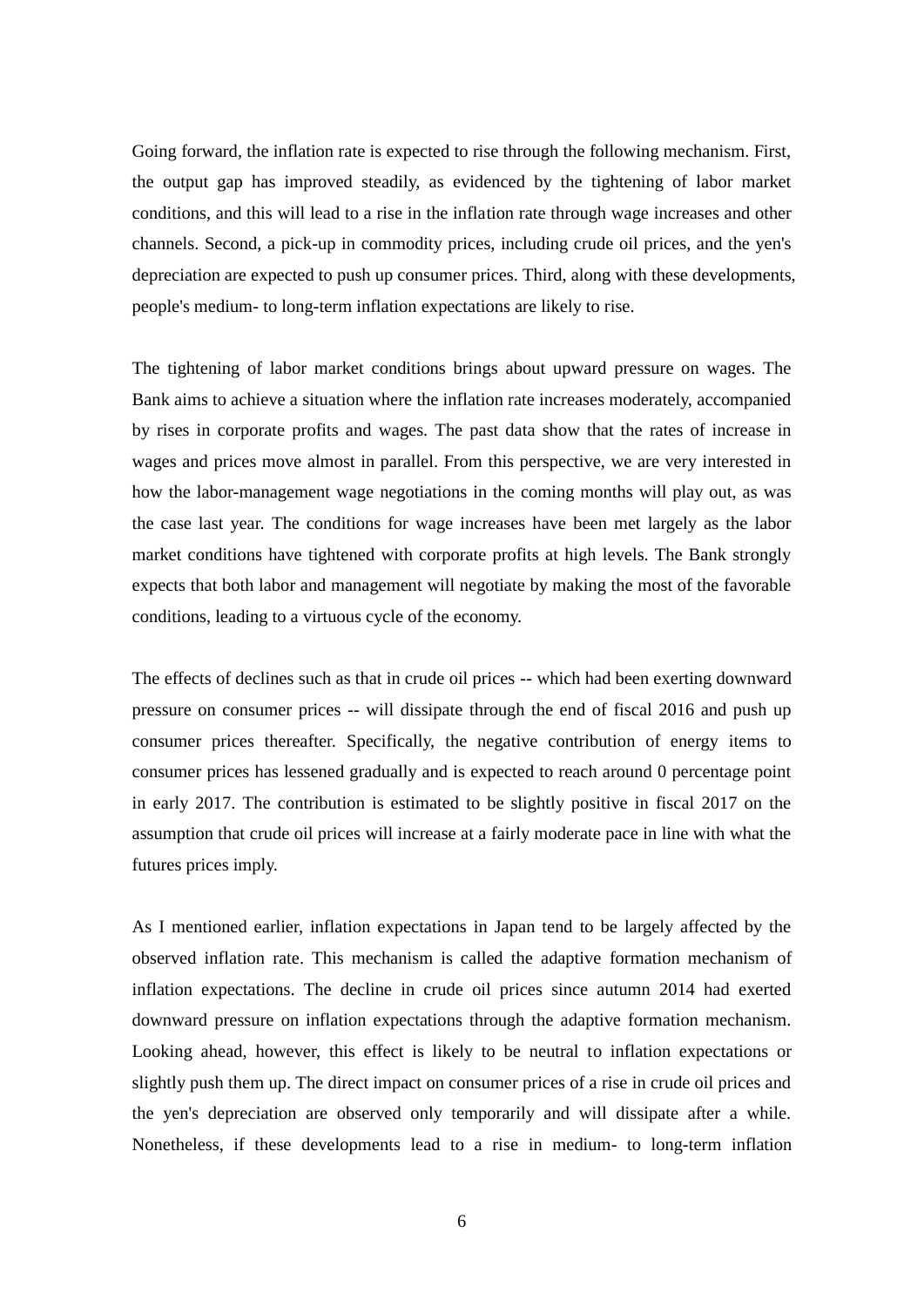expectations, there will be a persistent rise in the inflation rate. The Bank expects that people's inflation expectations will follow an increasing trend and converge to 2 percent, supported also by the Bank's strong commitment to achieving the price stability target of 2 percent.

### **III. The Bank's Conduct of Monetary Policy**

Next, I would like to talk about the Bank's conduct of monetary policy. In September 2016, the Bank introduced "QQE with Yield Curve Control" -- a new framework for monetary easing -- and thereby strengthened the two previous policy frameworks of QQE and "QQE with a Negative Interest Rate."

This framework consists of two components (Chart 8). The first is the yield curve control in which the Bank controls short- and long-term interest rates. This is designed to facilitate the formation of short- and long-term interest rates that are considered most appropriate for maintaining the momentum toward achieving the price stability target of 2 percent, taking account of developments in economic activity and prices as well as financial conditions. At present, in the guideline for market operations, the Bank sets the short-term policy interest rate at minus 0.1 percent and the target level of the 10-year JGB yields at around 0 percent, conducting JGB purchases so as to achieve this target level.

The second component is an inflation-overshooting commitment. This is a strong commitment that the Bank will continue expanding the monetary base until the year-on-year rate of increase in the observed CPI exceeds 2 percent and stays above that level in a stable manner. As I explained earlier, taking into account that inflation expectation formation is largely adaptive in Japan, it is crucial that the public actually experience inflation above 2 percent in order to raise inflation expectations to 2 percent and anchor them at that level. By demonstrating its strong determination to achieve the price stability target through this commitment, the Bank aims to enhance its credibility with the public that it will achieve 2 percent and to raise inflation expectations in a more forceful manner.

This framework is designed to amplify monetary easing effects when the outlook for economic activity and prices improves. This is because, while there would be upward pressure on interest rates in accordance with such improvement, the degree of monetary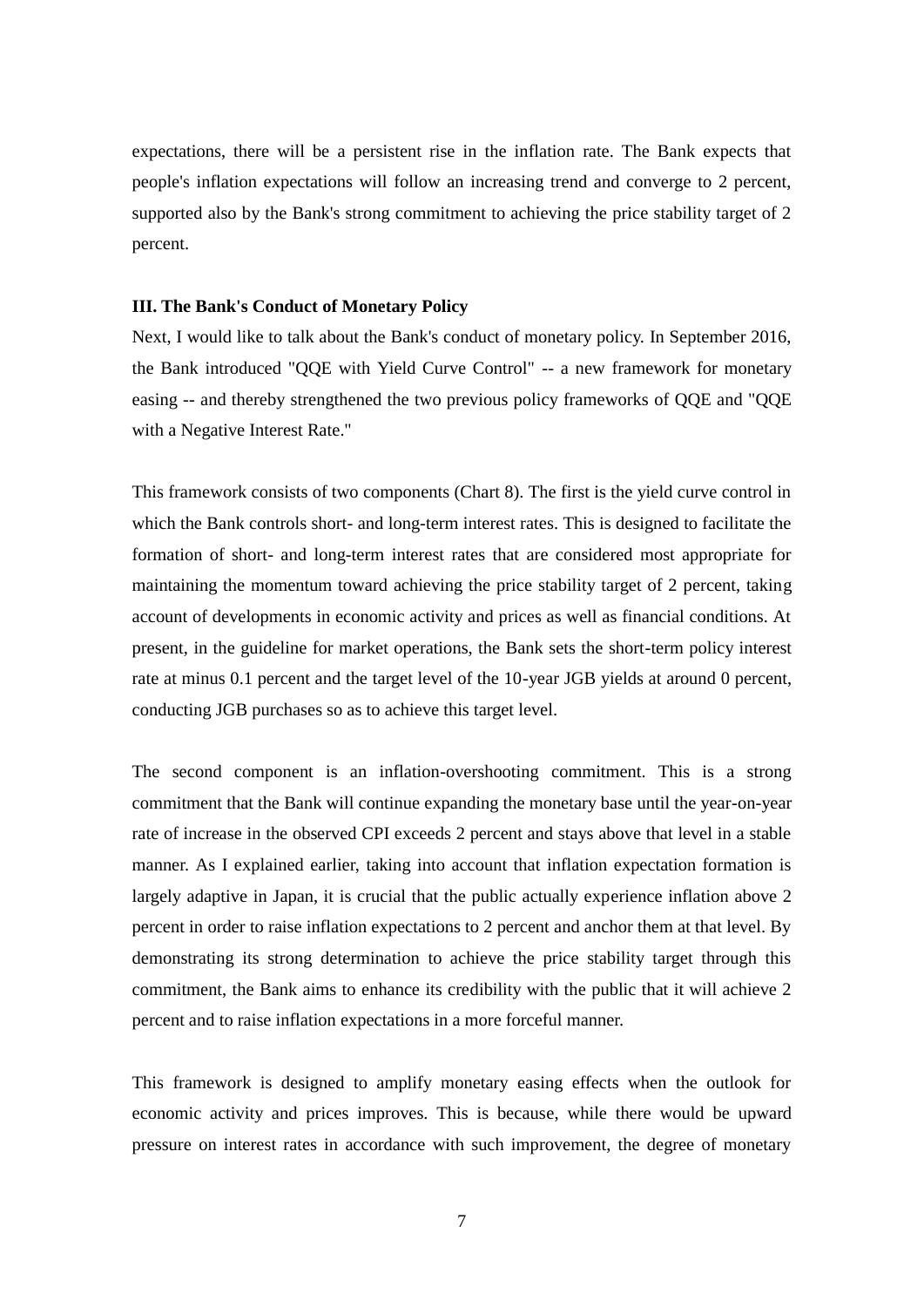easing will increase through a decline in real interest rates against a rise in the natural rate of interest if the Bank contains such upward pressure and thereby maintains the shape of the yield curve.

With regard to the future conduct of monetary policy, the Bank decides the guideline for market operations at each Monetary Policy Meeting with a view to facilitating the formation of a yield curve that is deemed most appropriate for maintaining the momentum toward achieving the price stability target of 2 percent, taking account of developments in economic activity and prices as well as financial conditions.

Some market participants, taking account of a rise in interest rates overseas, argue that the Bank might consider raising the target level of the long-term interest rate in the near future. However, as described in the Outlook Report, although the momentum toward achieving the price stability target of 2 percent has been maintained, it is not yet sufficiently firm and there is still a long way to go to achieve the target. In addition, the risks to the outlook for economic activity and prices seem to remain skewed to the downside, particularly those regarding developments in overseas economies and medium- to long-term inflation expectations. Under these circumstances, I believe it is of utmost importance at the current phase that the Bank persistently pursue powerful monetary easing under "QQE with Yield Curve Control."

### **Conclusion**

Lastly, let me touch on the economy of Kochi Prefecture.

The economy of Kochi Prefecture is currently recovering moderately. The region is benefiting from the recovery trend of the global economy mentioned earlier, which means that exports to emerging economies are increasing and production is picking up.

Looking at the demand side, public investment and housing investment are increasing, and firms are maintaining a proactive business fixed investment stance against the backdrop of high levels of corporate profits. Moreover, positive developments also can be observed in private consumption, such as a pick-up in car sales reflecting the release of new models. Needless to say, the background to this development in private consumption is the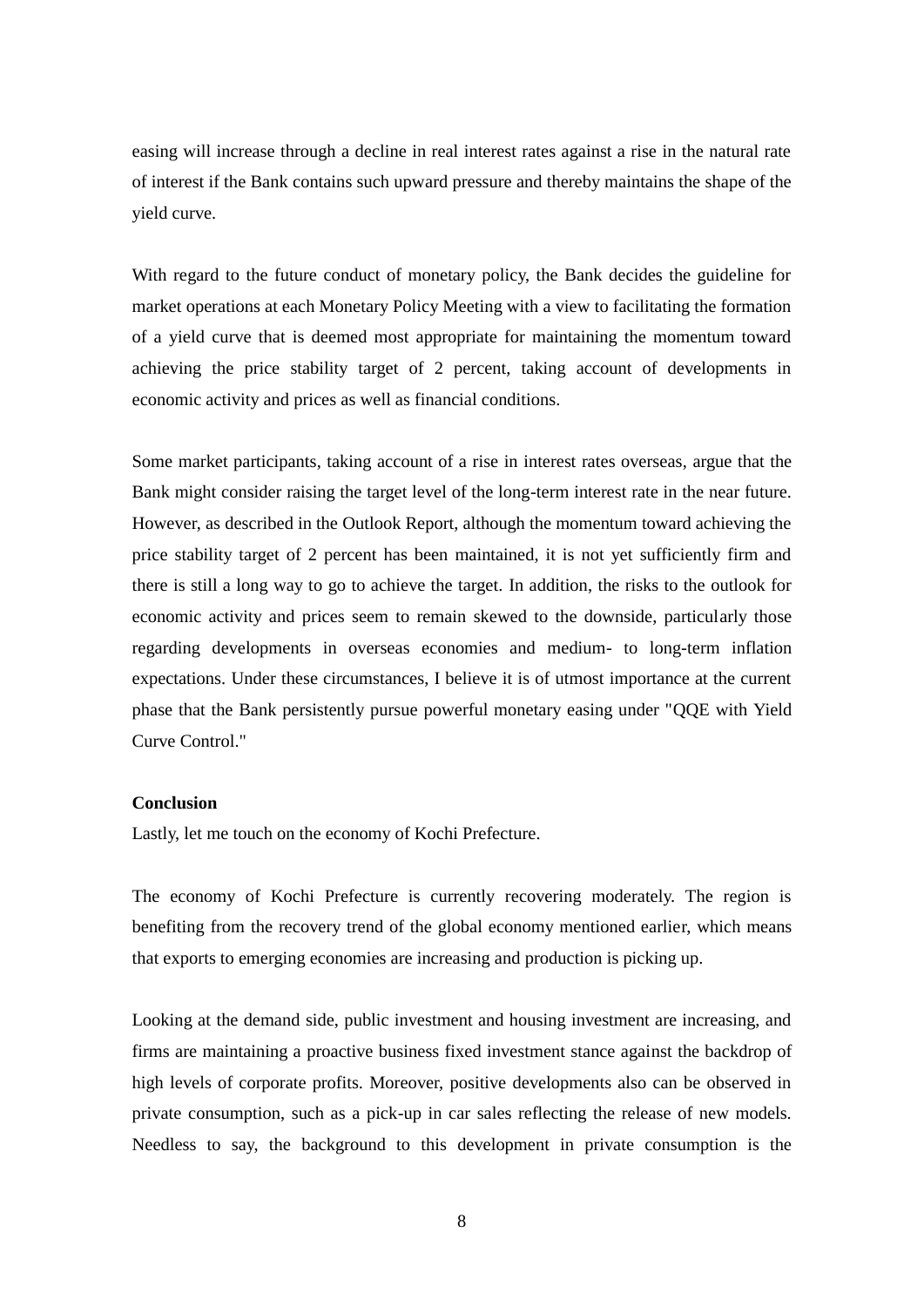improvement in the employment and income situation. The active job openings-to-applicants ratio in Kochi Prefecture surpassed the long-hoped-for ratio of 1 a year ago and has continued to follow an uptrend since then. On this basis, wages are rising and employee income is following a moderate increasing trend.

However, the background to this increase in the active job openings-to-applicants ratio is not only the improvement in the business cycle but also labor shortages due to the decline in and aging of the population, which is more than ten years ahead of the national trend. This population decline creates a major issue; namely, a shrinking of the regional demand in Kochi Prefecture.

In order to tackle this issue, the prefecture has been forging ahead with the Kochi Prefecture Industrial Promotion Plan since fiscal 2009. Under the slogans "local production for external sales" and "extended reproduction," the plan aims to strengthen the prefecture's food and tourism industries by making use of the agriculture, forestry, and fishery industries, which are the region's forte, and to expand sales channels outside the prefecture and abroad. In line with this plan, efforts toward the "sixth-order industry" utilizing specialties such as *yuzu*, chestnut, and bonito have been making progress in various places in the prefecture, and the value of production in that industry is also rising. In addition, an increasing number of firms are developing products that take advantage of local uniqueness and traditional technologies and promoting both domestic and international sales channels. These include, for example, firms specializing in disaster-related products utilizing technologies unique to the region, which has a high awareness of the need for disaster prevention, and those making competitive paper products that take advantage of the Tosa Japanese paper tradition. In fact, some of these firms are leaders in their particular niche, holding large market shares both domestically and abroad.

In terms of tourism, a variety of initiatives have been producing steady results. Kochi Prefecture is home to a considerable number of important historical figures such as Ryoma Sakamoto, a patriot *samurai* in the closing days of the Tokugawa shogunate, and is a region endowed with an enterprising spirit. It also is a prefecture rich in touristic resources such as nature, history, and culture, as exemplified by Muroto Global Geopark and Shimanto River. In all parts of the prefecture, the development of touristic resources making full use of the rich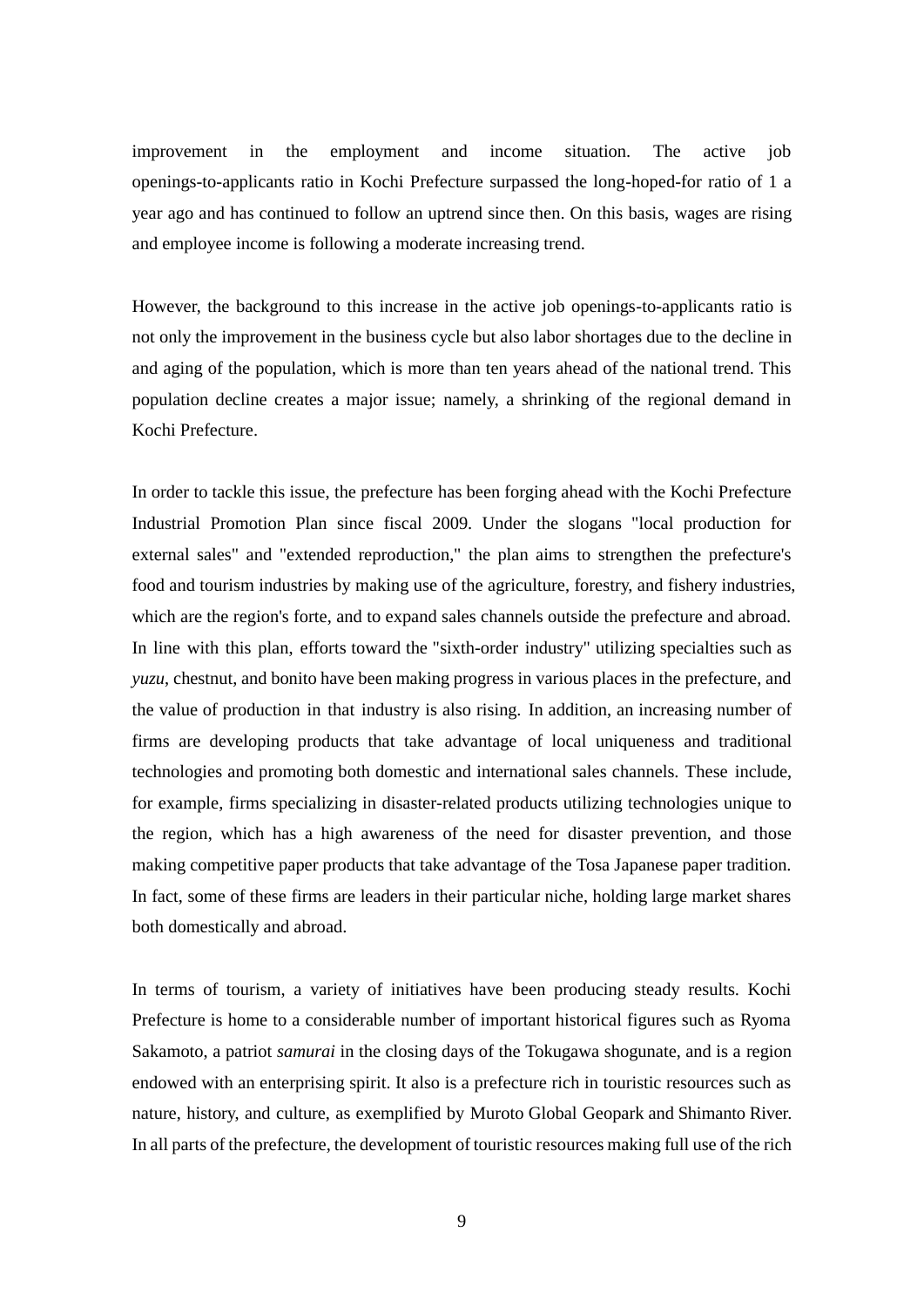nature, as well as of food and a culture unique to Kochi Prefecture, is going ahead and the number of tourists visiting the prefecture, including foreign tourists, is on an increasing trend. This year and next, an expo called the "Shikoku Kochi Bakumatsu Ishinhaku" will be held to commemorate the 150th anniversary of *Taiseihokan* -- or, returning power to the Emperor - and the Meiji Restoration, and it is expected that this will provide a further boost to tourist numbers and help spread the word about the prefecture's attractions to the whole country.

In the words of Emori Ueki, a Meiji era activist born in Kochi Prefecture, "freedom comes from the mountains of Tosa." Given the rapid decline in and aging of the population in Kochi Prefecture, it is no exaggeration to say that it is a mirror that reflects the future of Japan. I think that the development of Kochi Prefecture's economy will serve as a signpost pointing to the future direction of Japan's economy as a whole, such that one might say that "the revitalization of Japan's economy comes from the mountains of Tosa." The Bank of Japan, and especially the Kochi Branch, will make every effort to contribute to the revitalization of the region. In closing, let me express my strong hopes for the further development of Kochi Prefecture's economy and convey my best regards.

Thank you.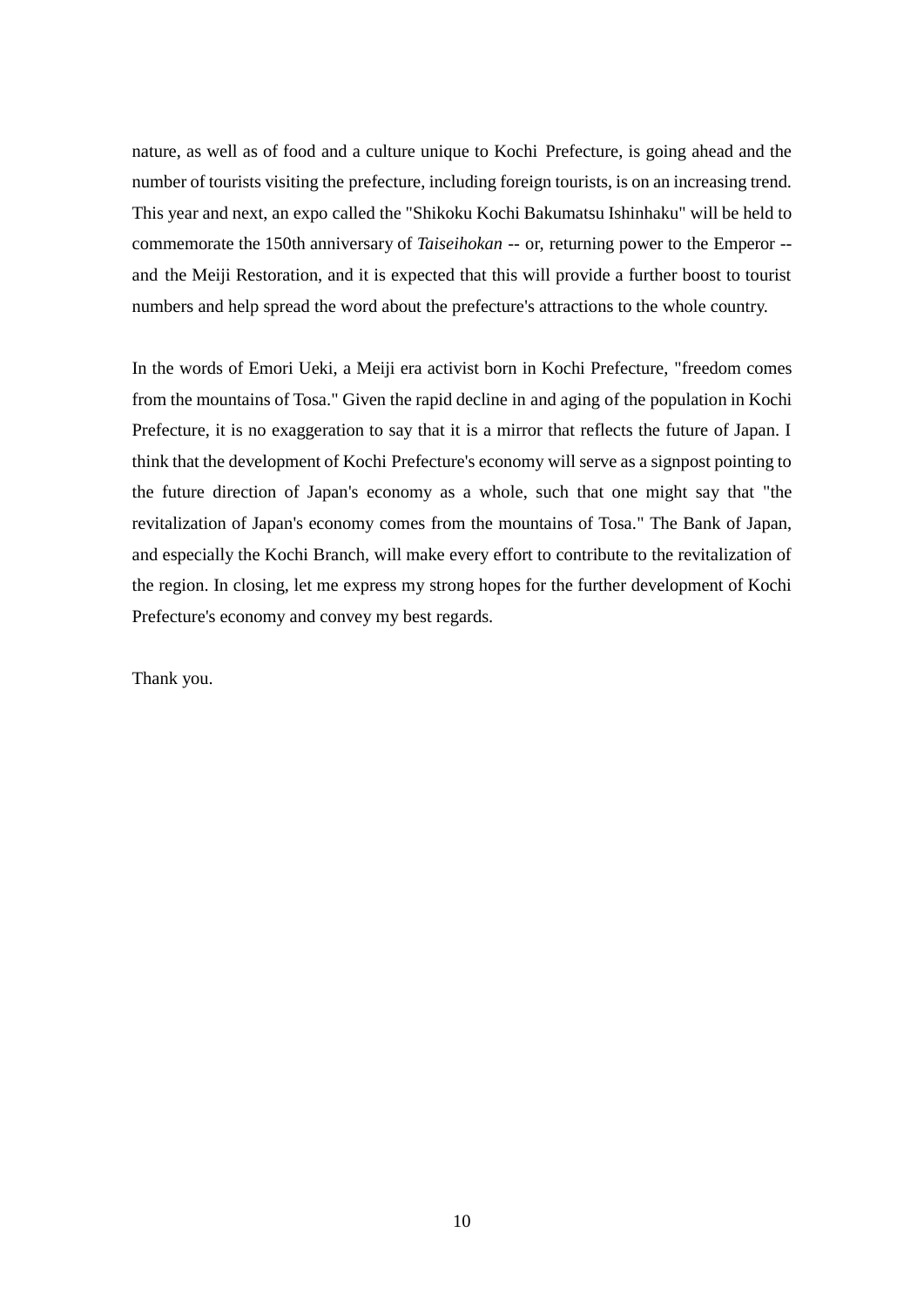# Japan's Economy and Monetary Policy

*Speech at a Meeting with Business Leaders in Kochi*

February 9, 2017

# Hiroshi Nakaso *Deputy Governor of the Bank of Japan*

Chart 1

# Outlook for Economic Activity and Prices (as of January 2017)

y/y % chg.

|  |                                   | <b>Real GDP</b> | <b>CPI</b>                  |
|--|-----------------------------------|-----------------|-----------------------------|
|  |                                   |                 | (all items less fresh food) |
|  | Fiscal 2016                       | $+1.4$          | $-0.2$                      |
|  | Forecasts made in<br>October 2016 | $+1.0$          | $-0.1$                      |
|  | Fiscal 2017                       | $+1.5$          | $+1.5$                      |
|  | Forecasts made in<br>October 2016 | $+1.3$          | $+1.5$                      |
|  | Fiscal 2018                       | $+1.1$          | $+1.7$                      |
|  | Forecasts made in<br>October 2016 | $+0.9$          | $+1.7$                      |

Note: Figures indicate the median of the Policy Board members' forecasts (point estimates). Source: Bank of Japan.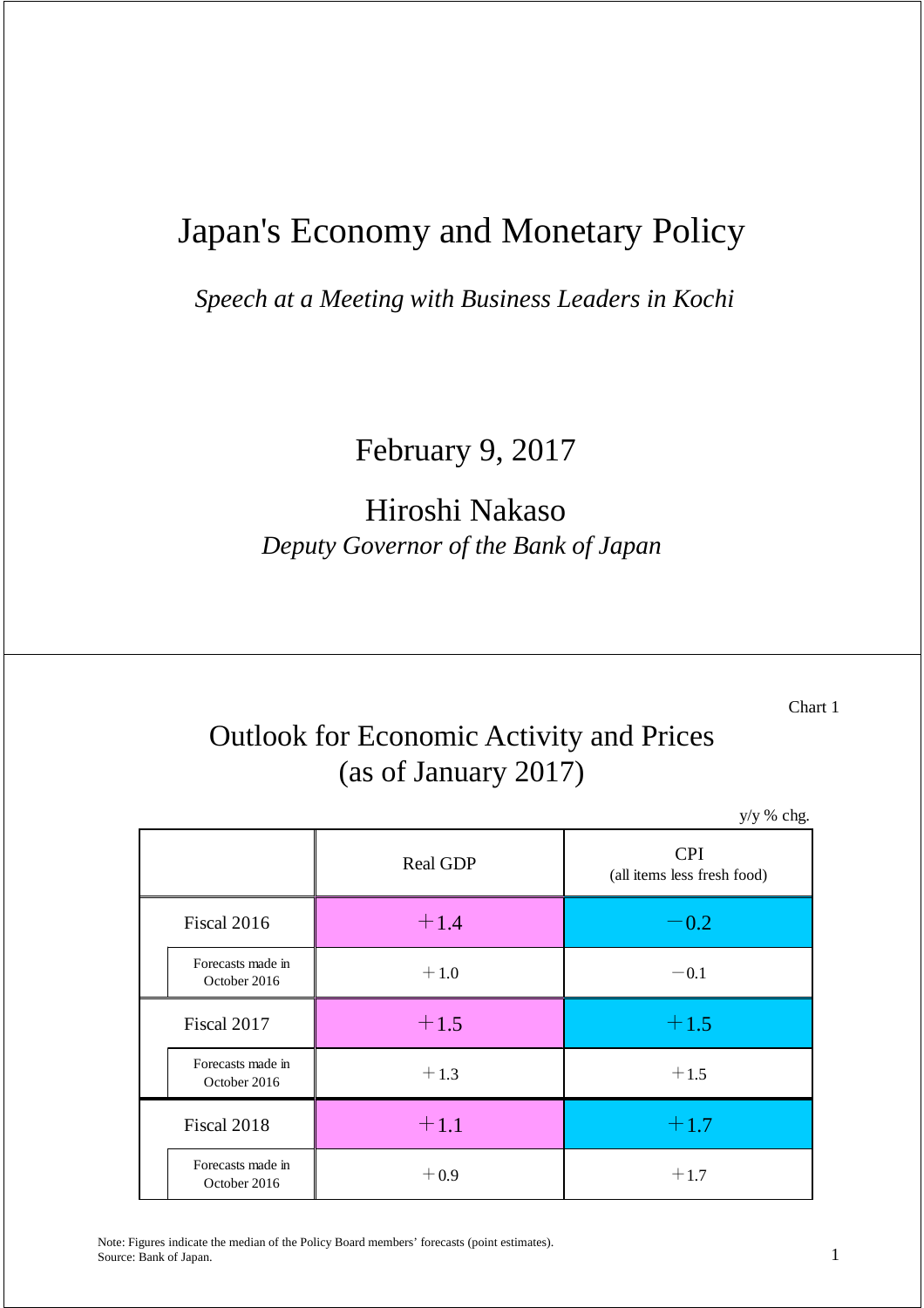### Global Manufacturing Conditions

*Manufacturing PMI*



Note: Figures for the global economy are the J.P.Morgan Global Manufacturing PMI. Figures for advanced economies as well as emerging and commodity-exporting economies are calculated as the weighted averages of the Manufacturing PMI using PPP-adjusted GDP shares of world total GDP from the IMF as weights. Advanced economies consist of the United States, the euro area, the United Kingdom, and Japan. Emerging and commodity-exporting economies consist of 17 countries and regions, including China, South Korea, Taiwan, Russia, and Brazil. Sources: IMF; IHS Markit (© and database right IHS Markit Ltd 2017. All rights reserved.); Haver.

2

Chart 3

# Real GDP Growth Rates of Overseas Economies



Note: Figures are the weighted averages of real GDP growth rates using countries' share in Japan's exports as weights. Annual GDP growth rates are from the "World Economic Outlook (WEO)" as of January 2017. Since for some countries and regions the IMF does not provide projections in the January WEO, some figures are imputed using information provided in the October WEO. Advanced economies consist of the United States, the euro area, and the United Kingdom. Emerging and commodity-exporting economies consist of the rest of the world economy. Sources: IMF; Ministry of Finance.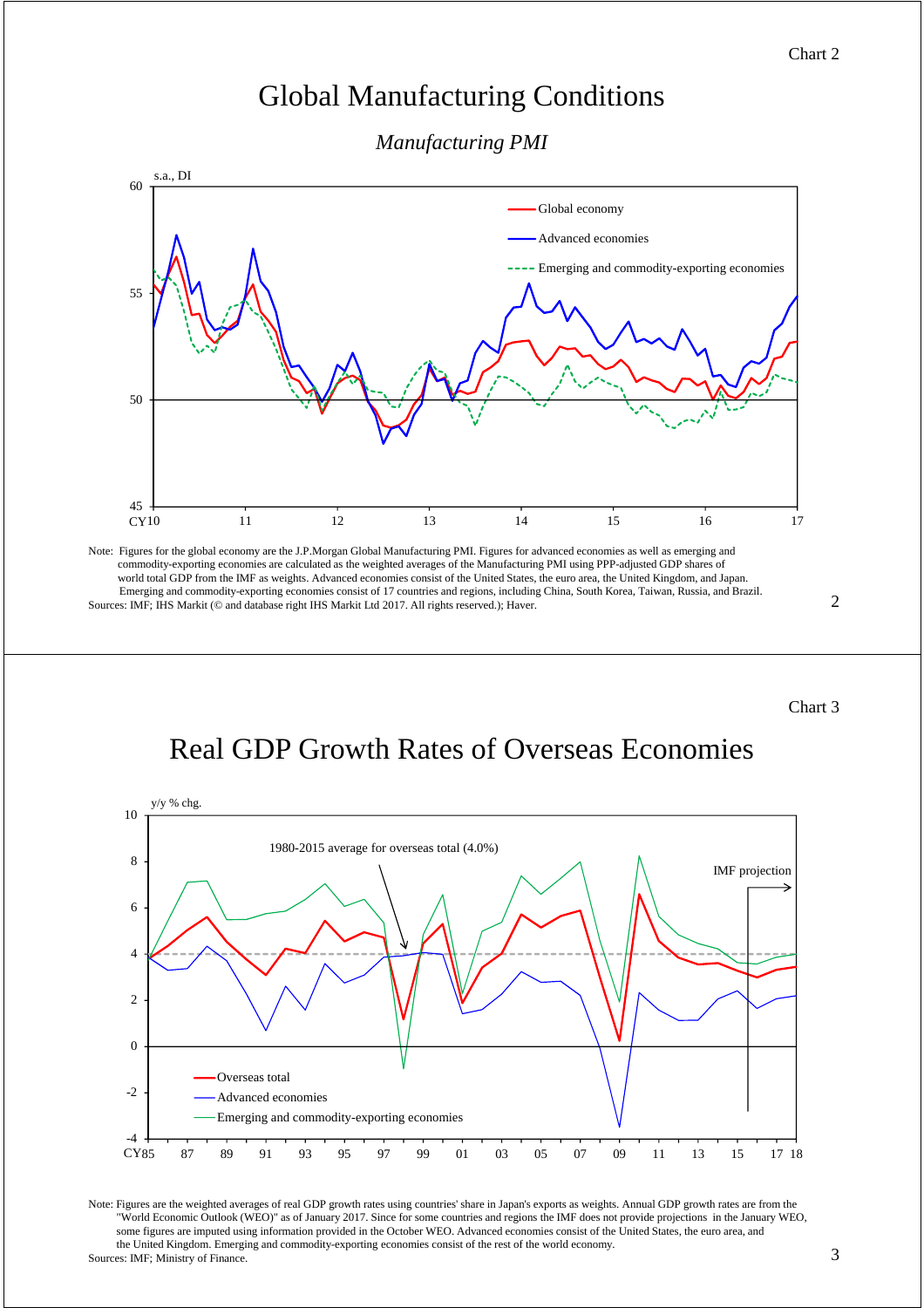### Exports and Industrial Production



Sources: Bank of Japan; Ministry of Finance; Ministry of Economy, Trade and Industry.

4

Chart 5

# Private Consumption



*DI for Current Economic Conditions (Economy Watchers Survey) Consumption Activity Index*

Note: Figures for the Consumption Activity Index exclude inbound tourism consumption and include outbound tourism consumption. Sources: Cabinet Office; Bank of Japan; Ministry of Economy, Trade and Industry; Ministry of Internal Affairs and Communications, etc.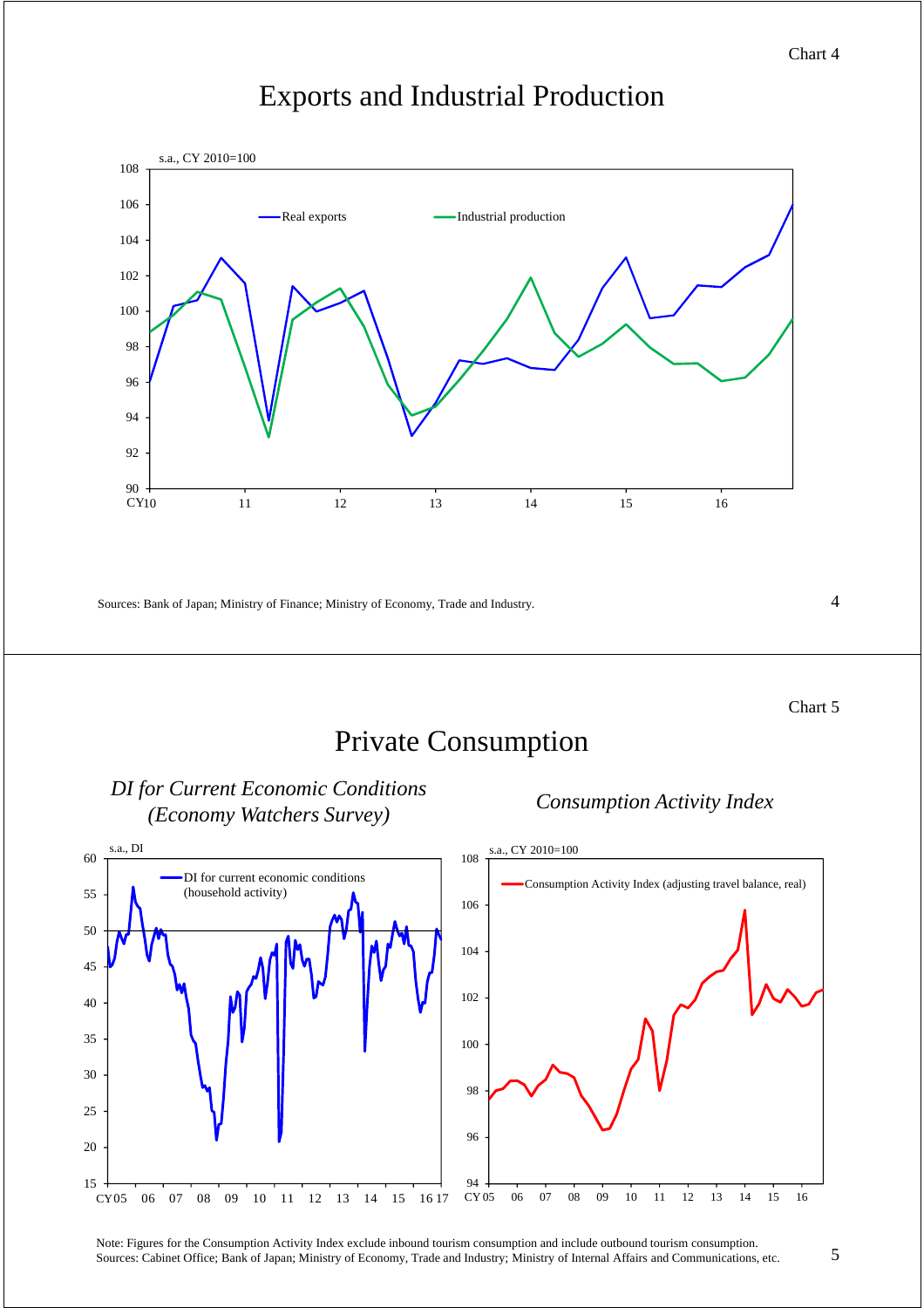# Employment and Income Situation



Figures for 2016/Q4 are those of December.

*Job Openings-to-Applicants Ratio and* 

*Employment Conditions DI (Tankan) Unemployment Rate*

Sources: Bank of Japan; Ministry of Internal Affairs and Communications; Ministry of Health, Labour and Welfare.

6

Chart 7

### Consumer Prices



Note: Figures for the CPI (all items less fresh food and energy) are calculated by the Research and Statistics Department, Bank of Japan. Figures for the CPI are adjusted to exclude the estimated effects of changes in the consumption tax rate. Source: Ministry of Internal Affairs and Communications.

*Employee Income*